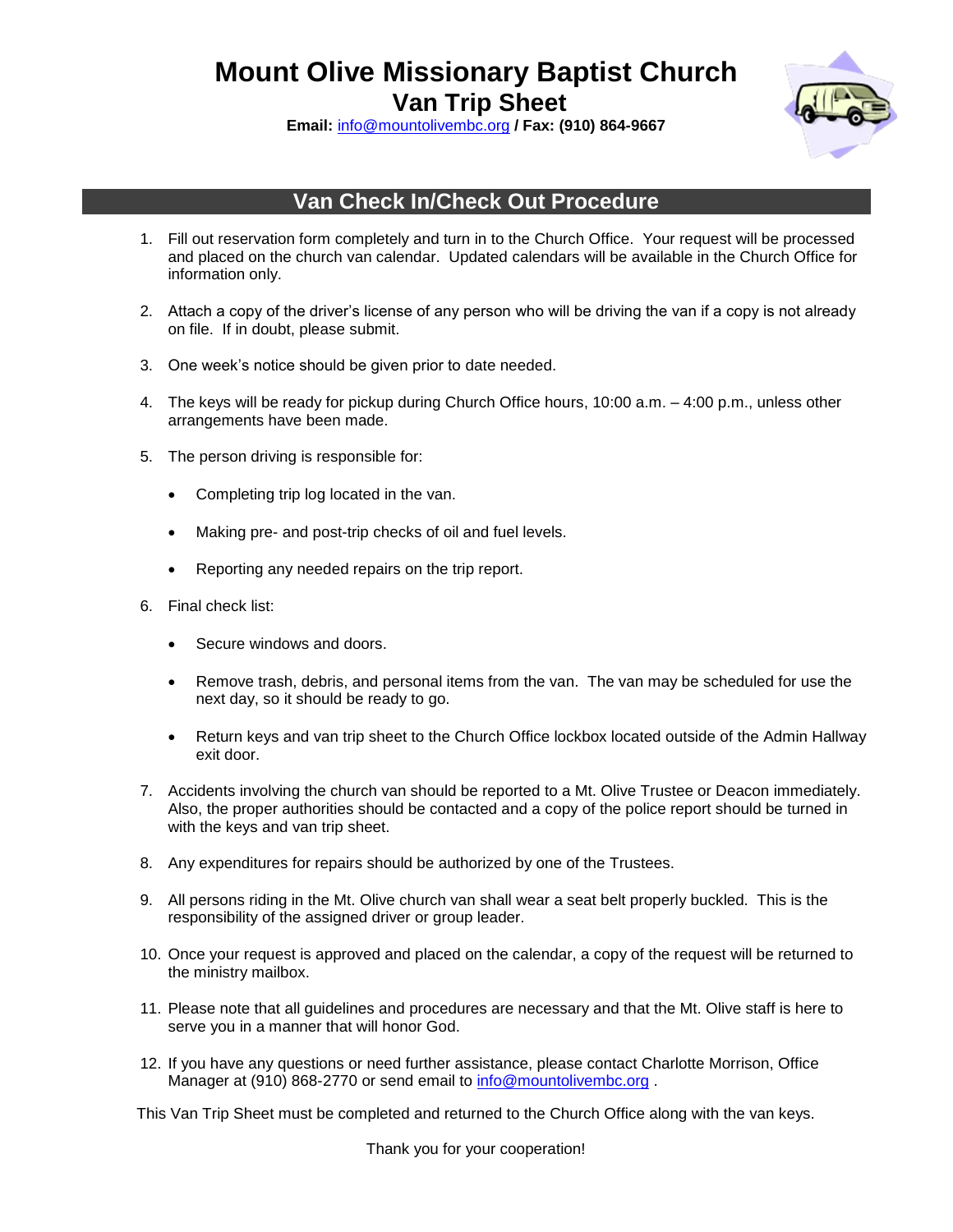## **Mount Olive Missionary Baptist Church**

**Van Trip Sheet**

**Email:** [info@mountolivembc.org](mailto:info@mountolivembc.org) **/ Fax: (910) 864-9667**